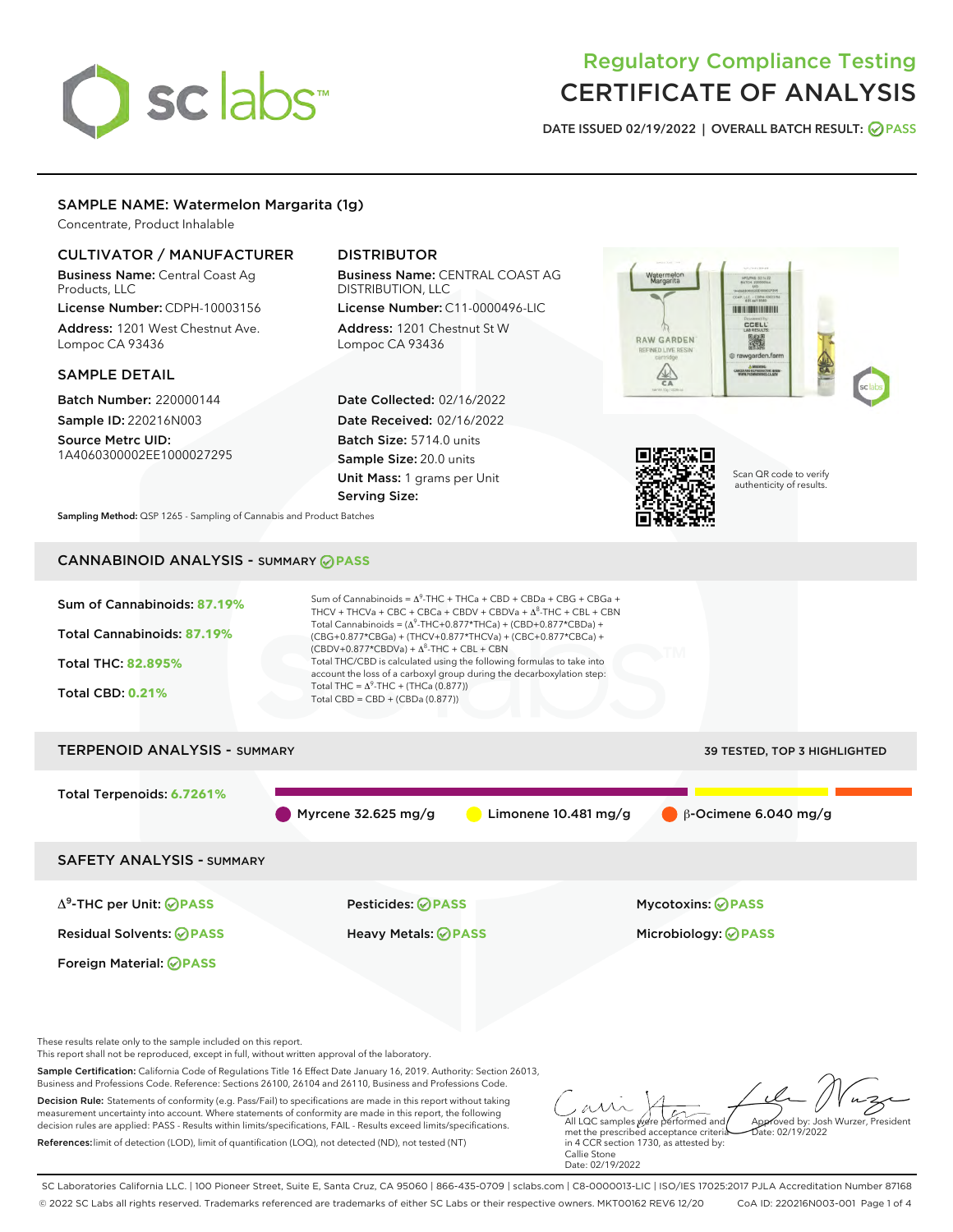



WATERMELON MARGARITA (1G) | DATE ISSUED 02/19/2022 | OVERALL BATCH RESULT: @ PASS

#### CANNABINOID TEST RESULTS - 02/17/2022 2 PASS

Tested by high-performance liquid chromatography with diode-array detection (HPLC-DAD). **Method:** QSP 1157 - Analysis of Cannabinoids by HPLC-DAD

#### TOTAL CANNABINOIDS: **87.19%**

Total Cannabinoids (Total THC) + (Total CBD) + (Total CBG) + (Total THCV) + (Total CBC) +  $(Total CBDV) +  $\Delta^8$ -THC + CBL + CBN$ 

TOTAL THC: **82.895%** Total THC (Δ<sup>9</sup> -THC+0.877\*THCa)

TOTAL CBD: **0.21%**

Total CBD (CBD+0.877\*CBDa)

TOTAL CBG: 2.956% Total CBG (CBG+0.877\*CBGa)

TOTAL THCV: 0.69% Total THCV (THCV+0.877\*THCVa)

TOTAL CBC: ND Total CBC (CBC+0.877\*CBCa)

TOTAL CBDV: ND Total CBDV (CBDV+0.877\*CBDVa)

| <b>COMPOUND</b>  | LOD/LOQ<br>(mg/g)          | <b>MEASUREMENT</b><br><b>UNCERTAINTY</b><br>(mg/g) | <b>RESULT</b><br>(mg/g) | <b>RESULT</b><br>(%) |
|------------------|----------------------------|----------------------------------------------------|-------------------------|----------------------|
| $\Lambda^9$ -THC | 0.06 / 0.26                | ±22.216                                            | 828.95                  | 82.895               |
| <b>CBG</b>       | 0.06/0.19                  | ±0.907                                             | 29.56                   | 2.956                |
| <b>THCV</b>      | 0.1 / 0.2                  | ±0.27                                              | 6.9                     | 0.69                 |
| $\Lambda^8$ -THC | 0.1/0.4                    | ±0.14                                              | 2.2                     | 0.22                 |
| <b>CBN</b>       | 0.1/0.3                    | ±0.11                                              | 2.2                     | 0.22                 |
| <b>CBD</b>       | 0.07/0.29                  | ±0.076                                             | 2.10                    | 0.210                |
| <b>THCa</b>      | 0.05/0.14                  | N/A                                                | <b>ND</b>               | <b>ND</b>            |
| <b>THCVa</b>     | 0.07/0.20                  | N/A                                                | <b>ND</b>               | <b>ND</b>            |
| <b>CBDa</b>      | 0.02/0.19                  | N/A                                                | <b>ND</b>               | <b>ND</b>            |
| <b>CBDV</b>      | 0.04 / 0.15                | N/A                                                | <b>ND</b>               | <b>ND</b>            |
| <b>CBDVa</b>     | 0.03/0.53                  | N/A                                                | <b>ND</b>               | <b>ND</b>            |
| <b>CBGa</b>      | 0.1 / 0.2                  | N/A                                                | <b>ND</b>               | <b>ND</b>            |
| <b>CBL</b>       | 0.06 / 0.24                | N/A                                                | <b>ND</b>               | <b>ND</b>            |
| <b>CBC</b>       | 0.2 / 0.5                  | N/A                                                | <b>ND</b>               | <b>ND</b>            |
| <b>CBCa</b>      | 0.07 / 0.28                | N/A                                                | <b>ND</b>               | <b>ND</b>            |
|                  | <b>SUM OF CANNABINOIDS</b> |                                                    | 871.9 mg/g              | 87.19%               |

#### **UNIT MASS: 1 grams per Unit**

| $\Delta^9$ -THC per Unit               | 1100 per-package limit | 828.95 mg/unit | <b>PASS</b> |
|----------------------------------------|------------------------|----------------|-------------|
| <b>Total THC per Unit</b>              |                        | 828.95 mg/unit |             |
| <b>CBD per Unit</b>                    |                        | $2.10$ mg/unit |             |
| <b>Total CBD per Unit</b>              |                        | $2.10$ mg/unit |             |
| <b>Sum of Cannabinoids</b><br>per Unit |                        | 871.9 mg/unit  |             |
| <b>Total Cannabinoids</b><br>per Unit  |                        | 871.9 mg/unit  |             |

#### TERPENOID TEST RESULTS - 02/18/2022

Terpene analysis utilizing gas chromatography-flame ionization detection (GC-FID). **Method:** QSP 1192 - Analysis of Terpenoids by GC-FID

| <b>COMPOUND</b>         | LOD/LOQ<br>(mg/g) | <b>MEASUREMENT</b><br><b>UNCERTAINTY</b><br>(mg/g) | <b>RESULT</b><br>(mg/g)                         | <b>RESULT</b><br>(%) |
|-------------------------|-------------------|----------------------------------------------------|-------------------------------------------------|----------------------|
| <b>Myrcene</b>          | 0.008 / 0.025     | ±0.3262                                            | 32.625                                          | 3.2625               |
| Limonene                | 0.005 / 0.016     | ±0.1163                                            | 10.481                                          | 1.0481               |
| β-Ocimene               | 0.006 / 0.020     | ±0.1510                                            | 6.040                                           | 0.6040               |
| β-Caryophyllene         | 0.004 / 0.012     | ±0.1243                                            | 4.487                                           | 0.4487               |
| Terpinolene             | 0.008 / 0.026     | ±0.0484                                            | 3.043                                           | 0.3043               |
| $\alpha$ -Pinene        | 0.005 / 0.017     | ±0.0163                                            | 2.436                                           | 0.2436               |
| $\beta$ -Pinene         | 0.004 / 0.014     | ±0.0202                                            | 2.267                                           | 0.2267               |
| Linalool                | 0.009 / 0.032     | ±0.0536                                            | 1.812                                           | 0.1812               |
| $\alpha$ -Humulene      | 0.009 / 0.029     | ±0.0288                                            | 1.151                                           | 0.1151               |
| Fenchol                 | 0.010 / 0.034     | ±0.0157                                            | 0.523                                           | 0.0523               |
| <b>Terpineol</b>        | 0.009 / 0.031     | ±0.0199                                            | 0.417                                           | 0.0417               |
| trans-β-Farnesene       | 0.008 / 0.025     | ±0.0094                                            | 0.339                                           | 0.0339               |
| <b>Nerolidol</b>        | 0.006 / 0.019     | ±0.0118                                            | 0.240                                           | 0.0240               |
| Camphene                | 0.005 / 0.015     | ±0.0020                                            | 0.221                                           | 0.0221               |
| Guaiol                  | 0.009 / 0.030     | ±0.0072                                            | 0.195                                           | 0.0195               |
| $\alpha$ -Bisabolol     | 0.008 / 0.026     | ±0.0069                                            | 0.166                                           | 0.0166               |
| $\alpha$ -Phellandrene  | 0.006 / 0.020     | ±0.0017                                            | 0.157                                           | 0.0157               |
| $\Lambda^3$ -Carene     | 0.005 / 0.018     | ±0.0013                                            | 0.116                                           | 0.0116               |
| Valencene               | 0.009 / 0.030     | ±0.0061                                            | 0.114                                           | 0.0114               |
| <b>Borneol</b>          | 0.005 / 0.016     | ±0.0037                                            | 0.112                                           | 0.0112               |
| $\alpha$ -Terpinene     | 0.005 / 0.017     | ±0.0013                                            | 0.109                                           | 0.0109               |
| Fenchone                | 0.009 / 0.028     | ±0.0023                                            | 0.102                                           | 0.0102               |
| $\gamma$ -Terpinene     | 0.006 / 0.018     | ±0.0010                                            | 0.075                                           | 0.0075               |
| Caryophyllene<br>Oxide  | 0.010 / 0.033     | ±0.0012                                            | 0.033                                           | 0.0033               |
| Sabinene                | 0.004 / 0.014     | N/A                                                | <loq< th=""><th><loq< th=""></loq<></th></loq<> | <loq< th=""></loq<>  |
| p-Cymene                | 0.005 / 0.016     | N/A                                                | <loq< th=""><th><loq< th=""></loq<></th></loq<> | <loq< th=""></loq<>  |
| Sabinene Hydrate        | 0.006 / 0.022     | N/A                                                | <loq< th=""><th><loq< th=""></loq<></th></loq<> | <loq< th=""></loq<>  |
| Isoborneol              | 0.004 / 0.012     | N/A                                                | <loq< th=""><th><loq< th=""></loq<></th></loq<> | <loq< th=""></loq<>  |
| Eucalyptol              | 0.006 / 0.018     | N/A                                                | ND                                              | ND                   |
| Isopulegol              | 0.005 / 0.016     | N/A                                                | <b>ND</b>                                       | ND.                  |
| Camphor                 | 0.006 / 0.019     | N/A                                                | ND                                              | ND                   |
| Menthol                 | 0.008 / 0.025     | N/A                                                | <b>ND</b>                                       | ND                   |
| Nerol                   | 0.003 / 0.011     | N/A                                                | ND                                              | ND                   |
| Citronellol             | 0.003 / 0.010     | N/A                                                | ND                                              | ND                   |
| Pulegone                | 0.003 / 0.011     | N/A                                                | ND                                              | ND                   |
| Geraniol                | 0.002 / 0.007     | N/A                                                | ND                                              | ND                   |
| <b>Geranyl Acetate</b>  | 0.004 / 0.014     | N/A                                                | ND                                              | ND                   |
| $\alpha$ -Cedrene       | 0.005 / 0.016     | N/A                                                | ND                                              | ND                   |
| Cedrol                  | 0.008 / 0.027     | N/A                                                | ND                                              | ND                   |
| <b>TOTAL TERPENOIDS</b> |                   |                                                    | 67.261 mg/g                                     | 6.7261%              |

SC Laboratories California LLC. | 100 Pioneer Street, Suite E, Santa Cruz, CA 95060 | 866-435-0709 | sclabs.com | C8-0000013-LIC | ISO/IES 17025:2017 PJLA Accreditation Number 87168 © 2022 SC Labs all rights reserved. Trademarks referenced are trademarks of either SC Labs or their respective owners. MKT00162 REV6 12/20 CoA ID: 220216N003-001 Page 2 of 4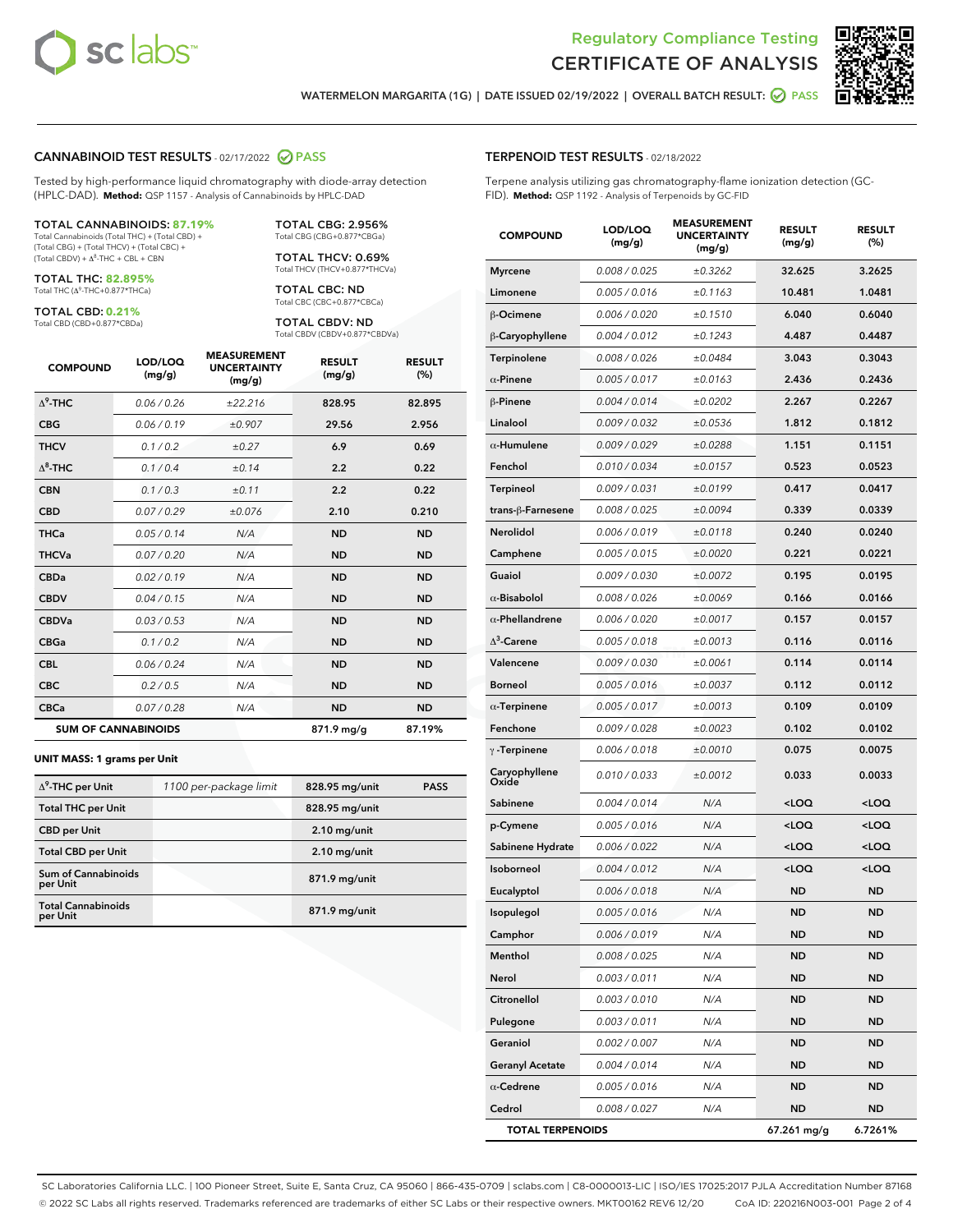



WATERMELON MARGARITA (1G) | DATE ISSUED 02/19/2022 | OVERALL BATCH RESULT: @ PASS

# CATEGORY 1 PESTICIDE TEST RESULTS - 02/17/2022 2 PASS

Pesticide and plant growth regulator analysis utilizing high-performance liquid chromatography-mass spectrometry (HPLC-MS) or gas chromatography-mass spectrometry (GC-MS). \*GC-MS utilized where indicated. **Method:** QSP 1212 - Analysis of Pesticides and Mycotoxins by LC-MS or QSP 1213 - Analysis of Pesticides by GC-MS

| 0.03 / 0.08<br><b>ND</b><br>Aldicarb<br>$\ge$ LOD<br>N/A<br><b>PASS</b><br>Carbofuran<br>0.02 / 0.05<br>$>$ LOD<br>N/A<br><b>ND</b><br><b>PASS</b><br>Chlordane*<br>0.03 / 0.08<br>N/A<br><b>ND</b><br><b>PASS</b><br>$\ge$ LOD<br>Chlorfenapyr*<br>0.03/0.10<br>N/A<br><b>ND</b><br><b>PASS</b><br>$\ge$ LOD<br>N/A<br><b>ND</b><br><b>PASS</b><br>Chlorpyrifos<br>0.02/0.06<br>$>$ LOD<br>0.02 / 0.07<br><b>PASS</b><br>Coumaphos<br>$\ge$ LOD<br>N/A<br><b>ND</b><br>Daminozide<br>0.02 / 0.07<br>N/A<br><b>PASS</b><br>$\ge$ LOD<br><b>ND</b><br><b>Dichlorvos</b><br>0.03/0.09<br>N/A<br>$\ge$ LOD<br><b>ND</b><br><b>PASS</b><br>(DDVP)<br>0.03 / 0.08<br><b>ND</b><br>Dimethoate<br>$>$ LOD<br>N/A<br><b>PASS</b><br>0.03/0.10<br><b>ND</b><br><b>PASS</b><br>Ethoprophos<br>$>$ LOD<br>N/A<br>0.02 / 0.06<br>N/A<br><b>ND</b><br><b>PASS</b><br>Etofenprox<br>$\ge$ LOD<br>0.03 / 0.08<br>N/A<br><b>ND</b><br><b>PASS</b><br>Fenoxycarb<br>$\ge$ LOD<br>0.03 / 0.08<br><b>ND</b><br><b>PASS</b><br>Fipronil<br>$\ge$ LOD<br>N/A<br>Imazalil<br>0.02 / 0.06<br>N/A<br><b>ND</b><br><b>PASS</b><br>$\ge$ LOD<br><b>Methiocarb</b><br>0.02 / 0.07<br>$\ge$ LOD<br>N/A<br><b>ND</b><br><b>PASS</b><br>Parathion-methyl<br>0.03/0.10<br>$>$ LOD<br>N/A<br><b>ND</b><br><b>PASS</b><br>0.03/0.09<br>N/A<br><b>ND</b><br><b>PASS</b><br><b>Mevinphos</b><br>$\ge$ LOD<br>Paclobutrazol<br>0.02 / 0.05<br>N/A<br><b>ND</b><br><b>PASS</b><br>$\ge$ LOD<br>0.03/0.09<br>$>$ LOD<br>N/A<br><b>ND</b><br><b>PASS</b><br>Propoxur<br>0.03 / 0.08<br>$\ge$ LOD<br>N/A<br><b>ND</b><br><b>PASS</b><br>Spiroxamine<br>0.03/0.10<br>N/A<br><b>ND</b><br><b>PASS</b><br>Thiacloprid<br>$\ge$ LOD | <b>COMPOUND</b> | LOD/LOQ<br>$(\mu g/g)$ | <b>ACTION</b><br><b>LIMIT</b><br>$(\mu g/g)$ | <b>MEASUREMENT</b><br><b>UNCERTAINTY</b><br>$(\mu g/g)$ | <b>RESULT</b><br>$(\mu g/g)$ | <b>RESULT</b> |
|-----------------------------------------------------------------------------------------------------------------------------------------------------------------------------------------------------------------------------------------------------------------------------------------------------------------------------------------------------------------------------------------------------------------------------------------------------------------------------------------------------------------------------------------------------------------------------------------------------------------------------------------------------------------------------------------------------------------------------------------------------------------------------------------------------------------------------------------------------------------------------------------------------------------------------------------------------------------------------------------------------------------------------------------------------------------------------------------------------------------------------------------------------------------------------------------------------------------------------------------------------------------------------------------------------------------------------------------------------------------------------------------------------------------------------------------------------------------------------------------------------------------------------------------------------------------------------------------------------------------------------------------------------------------------------------------|-----------------|------------------------|----------------------------------------------|---------------------------------------------------------|------------------------------|---------------|
|                                                                                                                                                                                                                                                                                                                                                                                                                                                                                                                                                                                                                                                                                                                                                                                                                                                                                                                                                                                                                                                                                                                                                                                                                                                                                                                                                                                                                                                                                                                                                                                                                                                                                         |                 |                        |                                              |                                                         |                              |               |
|                                                                                                                                                                                                                                                                                                                                                                                                                                                                                                                                                                                                                                                                                                                                                                                                                                                                                                                                                                                                                                                                                                                                                                                                                                                                                                                                                                                                                                                                                                                                                                                                                                                                                         |                 |                        |                                              |                                                         |                              |               |
|                                                                                                                                                                                                                                                                                                                                                                                                                                                                                                                                                                                                                                                                                                                                                                                                                                                                                                                                                                                                                                                                                                                                                                                                                                                                                                                                                                                                                                                                                                                                                                                                                                                                                         |                 |                        |                                              |                                                         |                              |               |
|                                                                                                                                                                                                                                                                                                                                                                                                                                                                                                                                                                                                                                                                                                                                                                                                                                                                                                                                                                                                                                                                                                                                                                                                                                                                                                                                                                                                                                                                                                                                                                                                                                                                                         |                 |                        |                                              |                                                         |                              |               |
|                                                                                                                                                                                                                                                                                                                                                                                                                                                                                                                                                                                                                                                                                                                                                                                                                                                                                                                                                                                                                                                                                                                                                                                                                                                                                                                                                                                                                                                                                                                                                                                                                                                                                         |                 |                        |                                              |                                                         |                              |               |
|                                                                                                                                                                                                                                                                                                                                                                                                                                                                                                                                                                                                                                                                                                                                                                                                                                                                                                                                                                                                                                                                                                                                                                                                                                                                                                                                                                                                                                                                                                                                                                                                                                                                                         |                 |                        |                                              |                                                         |                              |               |
|                                                                                                                                                                                                                                                                                                                                                                                                                                                                                                                                                                                                                                                                                                                                                                                                                                                                                                                                                                                                                                                                                                                                                                                                                                                                                                                                                                                                                                                                                                                                                                                                                                                                                         |                 |                        |                                              |                                                         |                              |               |
|                                                                                                                                                                                                                                                                                                                                                                                                                                                                                                                                                                                                                                                                                                                                                                                                                                                                                                                                                                                                                                                                                                                                                                                                                                                                                                                                                                                                                                                                                                                                                                                                                                                                                         |                 |                        |                                              |                                                         |                              |               |
|                                                                                                                                                                                                                                                                                                                                                                                                                                                                                                                                                                                                                                                                                                                                                                                                                                                                                                                                                                                                                                                                                                                                                                                                                                                                                                                                                                                                                                                                                                                                                                                                                                                                                         |                 |                        |                                              |                                                         |                              |               |
|                                                                                                                                                                                                                                                                                                                                                                                                                                                                                                                                                                                                                                                                                                                                                                                                                                                                                                                                                                                                                                                                                                                                                                                                                                                                                                                                                                                                                                                                                                                                                                                                                                                                                         |                 |                        |                                              |                                                         |                              |               |
|                                                                                                                                                                                                                                                                                                                                                                                                                                                                                                                                                                                                                                                                                                                                                                                                                                                                                                                                                                                                                                                                                                                                                                                                                                                                                                                                                                                                                                                                                                                                                                                                                                                                                         |                 |                        |                                              |                                                         |                              |               |
|                                                                                                                                                                                                                                                                                                                                                                                                                                                                                                                                                                                                                                                                                                                                                                                                                                                                                                                                                                                                                                                                                                                                                                                                                                                                                                                                                                                                                                                                                                                                                                                                                                                                                         |                 |                        |                                              |                                                         |                              |               |
|                                                                                                                                                                                                                                                                                                                                                                                                                                                                                                                                                                                                                                                                                                                                                                                                                                                                                                                                                                                                                                                                                                                                                                                                                                                                                                                                                                                                                                                                                                                                                                                                                                                                                         |                 |                        |                                              |                                                         |                              |               |
|                                                                                                                                                                                                                                                                                                                                                                                                                                                                                                                                                                                                                                                                                                                                                                                                                                                                                                                                                                                                                                                                                                                                                                                                                                                                                                                                                                                                                                                                                                                                                                                                                                                                                         |                 |                        |                                              |                                                         |                              |               |
|                                                                                                                                                                                                                                                                                                                                                                                                                                                                                                                                                                                                                                                                                                                                                                                                                                                                                                                                                                                                                                                                                                                                                                                                                                                                                                                                                                                                                                                                                                                                                                                                                                                                                         |                 |                        |                                              |                                                         |                              |               |
|                                                                                                                                                                                                                                                                                                                                                                                                                                                                                                                                                                                                                                                                                                                                                                                                                                                                                                                                                                                                                                                                                                                                                                                                                                                                                                                                                                                                                                                                                                                                                                                                                                                                                         |                 |                        |                                              |                                                         |                              |               |
|                                                                                                                                                                                                                                                                                                                                                                                                                                                                                                                                                                                                                                                                                                                                                                                                                                                                                                                                                                                                                                                                                                                                                                                                                                                                                                                                                                                                                                                                                                                                                                                                                                                                                         |                 |                        |                                              |                                                         |                              |               |
|                                                                                                                                                                                                                                                                                                                                                                                                                                                                                                                                                                                                                                                                                                                                                                                                                                                                                                                                                                                                                                                                                                                                                                                                                                                                                                                                                                                                                                                                                                                                                                                                                                                                                         |                 |                        |                                              |                                                         |                              |               |
|                                                                                                                                                                                                                                                                                                                                                                                                                                                                                                                                                                                                                                                                                                                                                                                                                                                                                                                                                                                                                                                                                                                                                                                                                                                                                                                                                                                                                                                                                                                                                                                                                                                                                         |                 |                        |                                              |                                                         |                              |               |
|                                                                                                                                                                                                                                                                                                                                                                                                                                                                                                                                                                                                                                                                                                                                                                                                                                                                                                                                                                                                                                                                                                                                                                                                                                                                                                                                                                                                                                                                                                                                                                                                                                                                                         |                 |                        |                                              |                                                         |                              |               |
|                                                                                                                                                                                                                                                                                                                                                                                                                                                                                                                                                                                                                                                                                                                                                                                                                                                                                                                                                                                                                                                                                                                                                                                                                                                                                                                                                                                                                                                                                                                                                                                                                                                                                         |                 |                        |                                              |                                                         |                              |               |

# CATEGORY 2 PESTICIDE TEST RESULTS - 02/17/2022 @ PASS

| <b>COMPOUND</b>          | LOD/LOO<br>$(\mu g/g)$ | <b>ACTION</b><br><b>LIMIT</b><br>$(\mu g/g)$ | <b>MEASUREMENT</b><br><b>UNCERTAINTY</b><br>$(\mu g/g)$ | <b>RESULT</b><br>$(\mu g/g)$ | <b>RESULT</b> |  |
|--------------------------|------------------------|----------------------------------------------|---------------------------------------------------------|------------------------------|---------------|--|
| Abamectin                | 0.03/0.10              | 0.1                                          | N/A                                                     | <b>ND</b>                    | <b>PASS</b>   |  |
| Acephate                 | 0.02 / 0.07            | 0.1                                          | N/A                                                     | <b>ND</b>                    | <b>PASS</b>   |  |
| Acequinocyl              | 0.02/0.07              | 0.1                                          | N/A                                                     | <b>ND</b>                    | <b>PASS</b>   |  |
| Acetamiprid              | 0.02/0.05              | 0.1                                          | N/A                                                     | <b>ND</b>                    | <b>PASS</b>   |  |
| Azoxystrobin             | 0.02 / 0.07            | 0.1                                          | N/A                                                     | <b>ND</b>                    | <b>PASS</b>   |  |
| <b>Bifenazate</b>        | 0.01/0.04              | 0.1                                          | N/A                                                     | <b>ND</b>                    | <b>PASS</b>   |  |
| <b>Bifenthrin</b>        | 0.02/0.05              | 3                                            | N/A                                                     | <b>ND</b>                    | <b>PASS</b>   |  |
| <b>Boscalid</b>          | 0.03/0.09              | 0.1                                          | N/A                                                     | <b>ND</b>                    | <b>PASS</b>   |  |
| Captan                   | 0.19/0.57              | 0.7                                          | N/A                                                     | <b>ND</b>                    | <b>PASS</b>   |  |
| Carbaryl                 | 0.02/0.06              | 0.5                                          | N/A                                                     | <b>ND</b>                    | <b>PASS</b>   |  |
| Chlorantranilip-<br>role | 0.04/0.12              | 10                                           | N/A                                                     | <b>ND</b>                    | <b>PASS</b>   |  |
| Clofentezine             | 0.03/0.09              | 0.1                                          | N/A                                                     | <b>ND</b>                    | <b>PASS</b>   |  |

# CATEGORY 2 PESTICIDE TEST RESULTS - 02/17/2022 continued

| <b>COMPOUND</b>               | LOD/LOQ<br>$(\mu g/g)$ | <b>ACTION</b><br><b>LIMIT</b><br>(µg/g) | <b>MEASUREMENT</b><br><b>UNCERTAINTY</b><br>(µg/g) | <b>RESULT</b><br>$(\mu g/g)$ | <b>RESULT</b> |
|-------------------------------|------------------------|-----------------------------------------|----------------------------------------------------|------------------------------|---------------|
| Cyfluthrin                    | 0.12 / 0.38            | $\overline{c}$                          | N/A                                                | <b>ND</b>                    | <b>PASS</b>   |
| Cypermethrin                  | 0.11/0.32              | 1                                       | N/A                                                | <b>ND</b>                    | <b>PASS</b>   |
| Diazinon                      | 0.02 / 0.05            | 0.1                                     | N/A                                                | <b>ND</b>                    | <b>PASS</b>   |
| Dimethomorph                  | 0.03 / 0.09            | 2                                       | N/A                                                | <b>ND</b>                    | <b>PASS</b>   |
| Etoxazole                     | 0.02 / 0.06            | 0.1                                     | N/A                                                | <b>ND</b>                    | <b>PASS</b>   |
| Fenhexamid                    | 0.03 / 0.09            | 0.1                                     | N/A                                                | <b>ND</b>                    | <b>PASS</b>   |
| Fenpyroximate                 | 0.02 / 0.06            | 0.1                                     | N/A                                                | <b>ND</b>                    | <b>PASS</b>   |
| Flonicamid                    | 0.03 / 0.10            | 0.1                                     | N/A                                                | <b>ND</b>                    | <b>PASS</b>   |
| Fludioxonil                   | 0.03 / 0.10            | 0.1                                     | N/A                                                | <b>ND</b>                    | <b>PASS</b>   |
| Hexythiazox                   | 0.02 / 0.07            | 0.1                                     | N/A                                                | <b>ND</b>                    | <b>PASS</b>   |
| Imidacloprid                  | 0.04 / 0.11            | 5                                       | N/A                                                | <b>ND</b>                    | <b>PASS</b>   |
| Kresoxim-methyl               | 0.02 / 0.07            | 0.1                                     | N/A                                                | <b>ND</b>                    | <b>PASS</b>   |
| Malathion                     | 0.03 / 0.09            | 0.5                                     | N/A                                                | <b>ND</b>                    | <b>PASS</b>   |
| Metalaxyl                     | 0.02 / 0.07            | $\overline{c}$                          | N/A                                                | <b>ND</b>                    | <b>PASS</b>   |
| Methomyl                      | 0.03 / 0.10            | 1                                       | N/A                                                | <b>ND</b>                    | <b>PASS</b>   |
| Myclobutanil                  | 0.03 / 0.09            | 0.1                                     | N/A                                                | <b>ND</b>                    | <b>PASS</b>   |
| Naled                         | 0.02 / 0.07            | 0.1                                     | N/A                                                | <b>ND</b>                    | <b>PASS</b>   |
| Oxamyl                        | 0.04 / 0.11            | 0.5                                     | N/A                                                | <b>ND</b>                    | <b>PASS</b>   |
| Pentachloronitro-<br>benzene* | 0.03 / 0.09            | 0.1                                     | N/A                                                | <b>ND</b>                    | <b>PASS</b>   |
| Permethrin                    | 0.04/0.12              | 0.5                                     | N/A                                                | <b>ND</b>                    | <b>PASS</b>   |
| Phosmet                       | 0.03 / 0.10            | 0.1                                     | N/A                                                | <b>ND</b>                    | <b>PASS</b>   |
| Piperonyl<br><b>Butoxide</b>  | 0.02 / 0.07            | 3                                       | N/A                                                | <b>ND</b>                    | <b>PASS</b>   |
| Prallethrin                   | 0.03 / 0.08            | 0.1                                     | N/A                                                | <b>ND</b>                    | <b>PASS</b>   |
| Propiconazole                 | 0.02 / 0.07            | 0.1                                     | N/A                                                | <b>ND</b>                    | <b>PASS</b>   |
| Pyrethrins                    | 0.04 / 0.12            | 0.5                                     | N/A                                                | <b>ND</b>                    | <b>PASS</b>   |
| Pyridaben                     | 0.02 / 0.07            | 0.1                                     | N/A                                                | <b>ND</b>                    | <b>PASS</b>   |
| Spinetoram                    | 0.02 / 0.07            | 0.1                                     | N/A                                                | <b>ND</b>                    | <b>PASS</b>   |
| Spinosad                      | 0.02 / 0.07            | 0.1                                     | N/A                                                | <b>ND</b>                    | <b>PASS</b>   |
| Spiromesifen                  | 0.02 / 0.05            | 0.1                                     | N/A                                                | ND                           | PASS          |
| Spirotetramat                 | 0.02 / 0.06            | 0.1                                     | N/A                                                | <b>ND</b>                    | <b>PASS</b>   |
| Tebuconazole                  | 0.02 / 0.07            | 0.1                                     | N/A                                                | <b>ND</b>                    | <b>PASS</b>   |
| Thiamethoxam                  | 0.03 / 0.10            | 5                                       | N/A                                                | <b>ND</b>                    | <b>PASS</b>   |
| Trifloxystrobin               | 0.03 / 0.08            | 0.1                                     | N/A                                                | <b>ND</b>                    | <b>PASS</b>   |

SC Laboratories California LLC. | 100 Pioneer Street, Suite E, Santa Cruz, CA 95060 | 866-435-0709 | sclabs.com | C8-0000013-LIC | ISO/IES 17025:2017 PJLA Accreditation Number 87168 © 2022 SC Labs all rights reserved. Trademarks referenced are trademarks of either SC Labs or their respective owners. MKT00162 REV6 12/20 CoA ID: 220216N003-001 Page 3 of 4